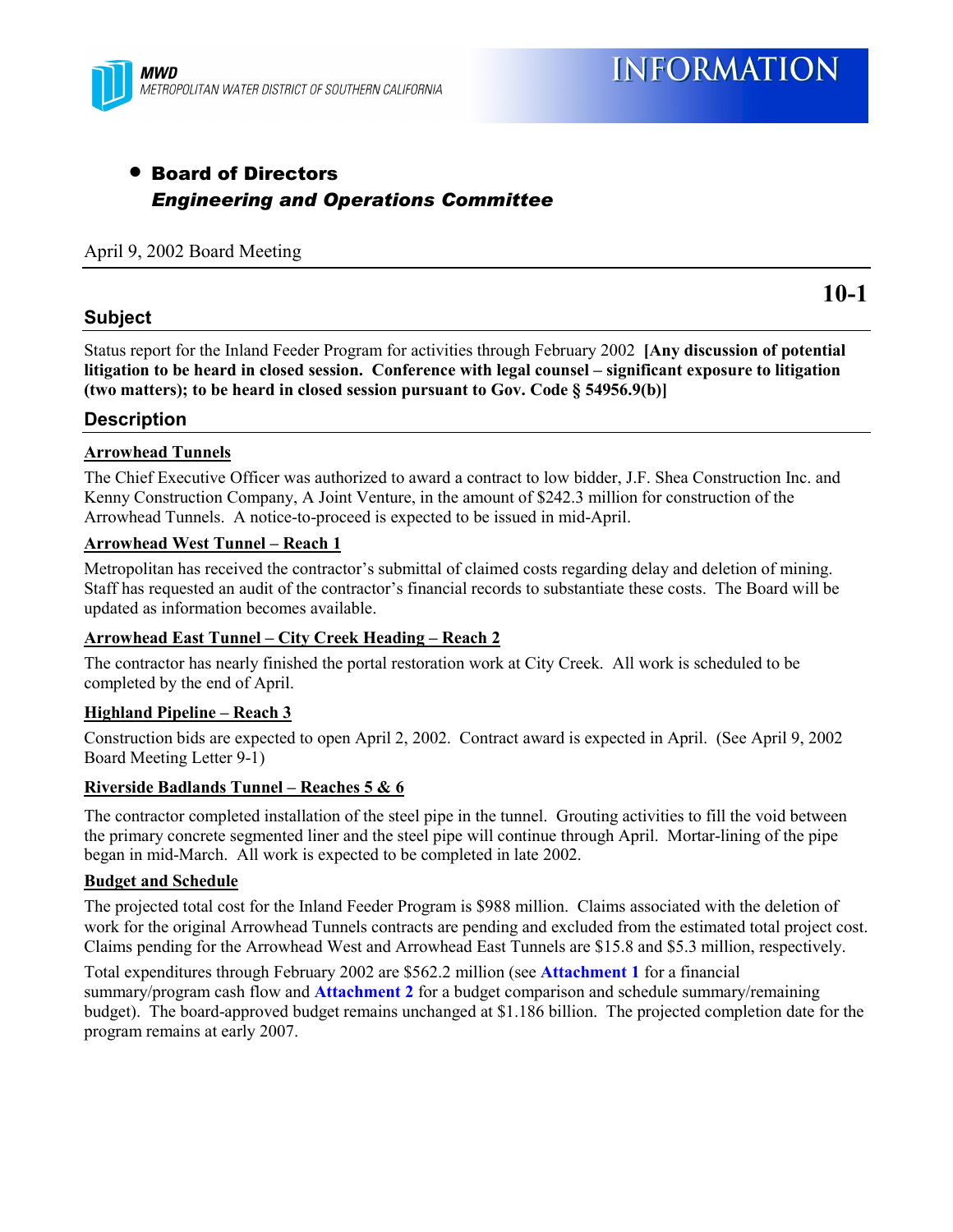## **Policy**

Board Request

## **Fiscal Impact**

Refer to **Attachment 1** and **Attachment 2**.

L. Wolfe 3/7/2002 *Roy L. Wolfe Date Manager, Corporate Resources*

- 6  $\infty$ 

3/18/2002 *Date*

*Ronald R. Gastelum Chief Executive Officer*

**Attachment 1 - Financial Summary/Program Cash Flow Attachment 2 - Budget Comparison and Schedule Summary/Remaining Budget** 

BLA #1295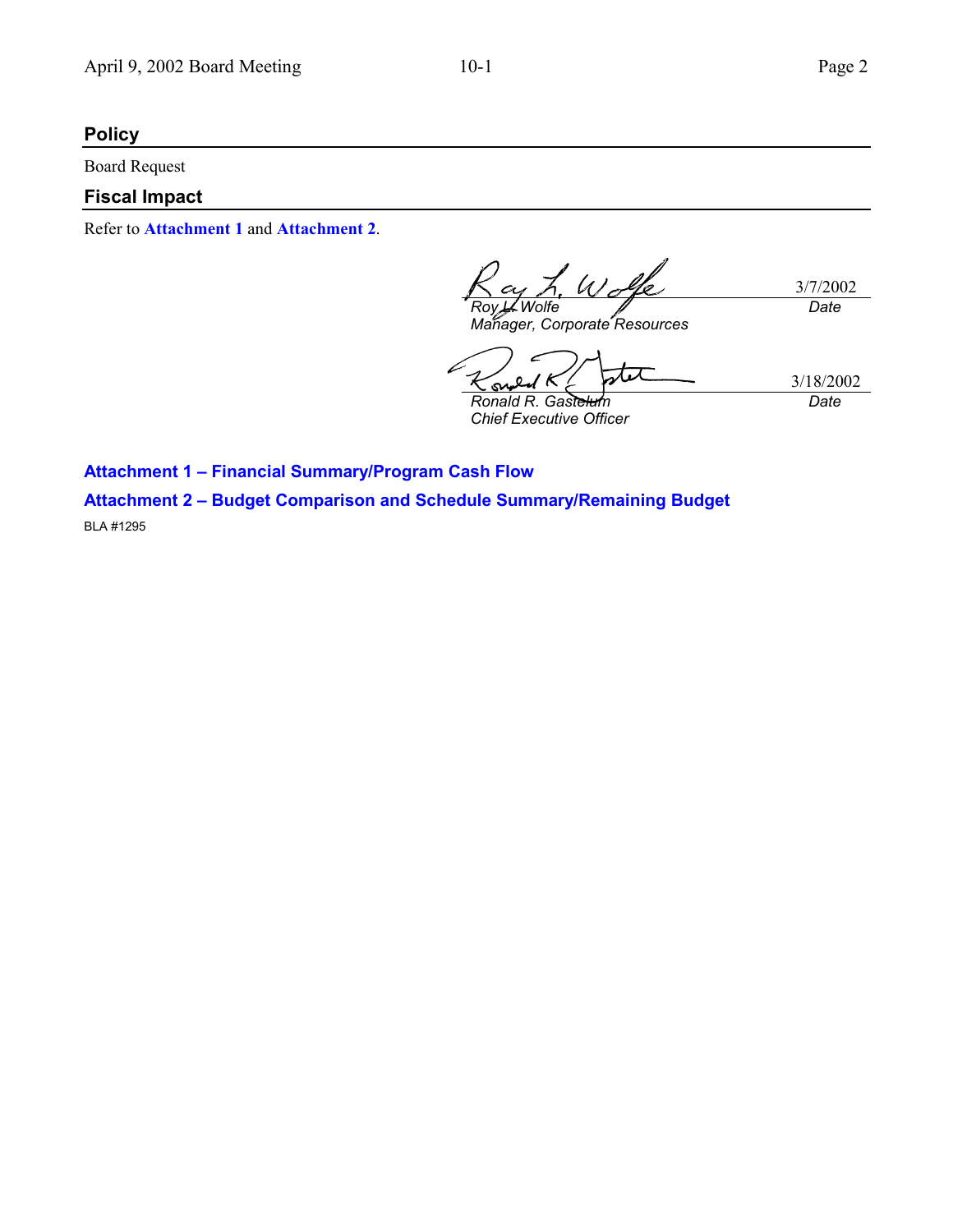

1. Based on knowledge of current field conditions.

# **Program Cash Flow**